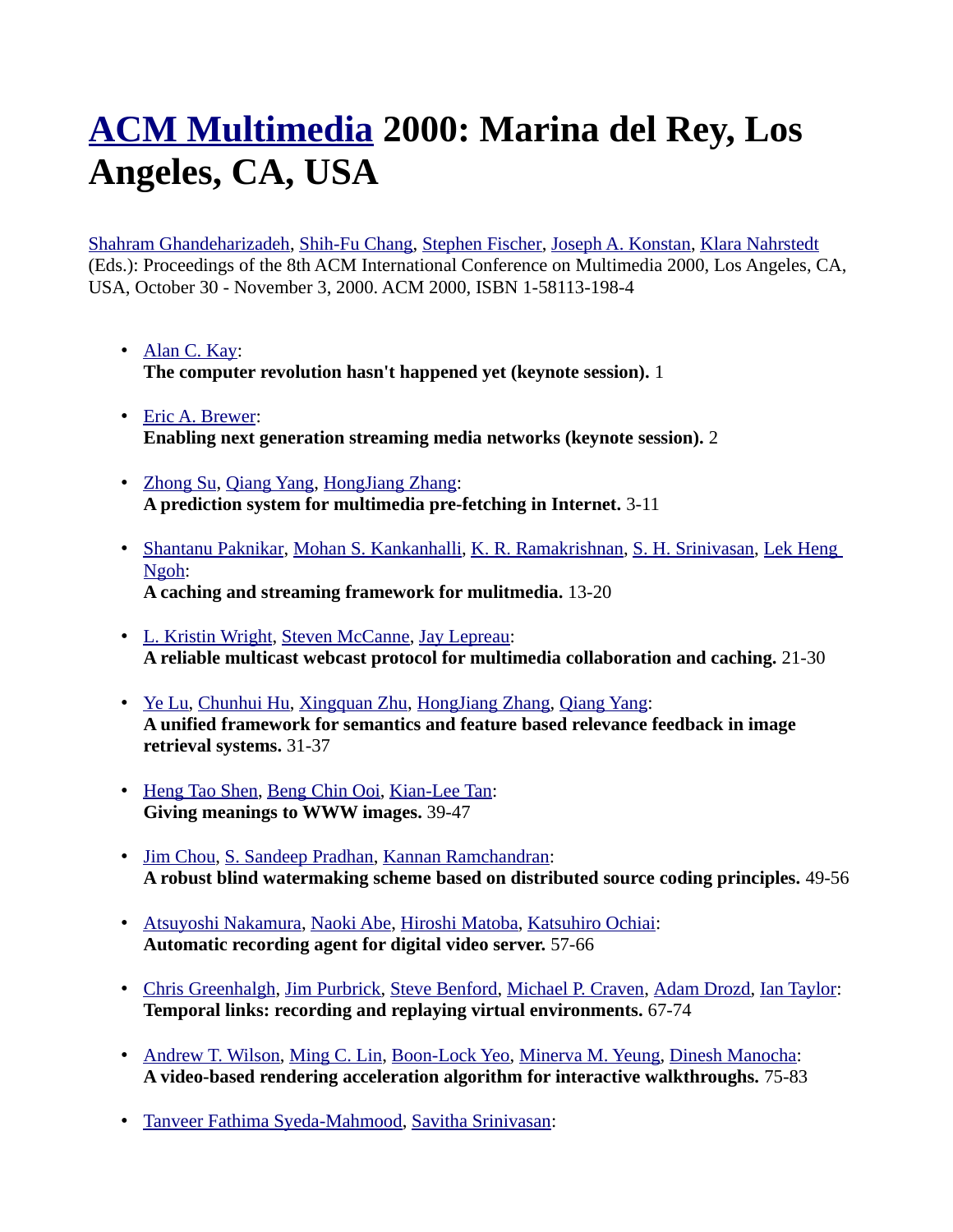**Detecting topical events in digital video.** 85-94

- • [Hari Sundaram,](http://www.informatik.uni-trier.de/~ley/db/indices/a-tree/s/Sundaram:Hari.html) [Shih-Fu Chang:](http://www.informatik.uni-trier.de/~ley/db/indices/a-tree/c/Chang:Shih=Fu.html) **Determining computable scenes in films and their structures using audio-visual memory models.** 95-104
- • [Yong Rui,](http://www.informatik.uni-trier.de/~ley/db/indices/a-tree/r/Rui:Yong.html) [Anoop Gupta,](http://www.informatik.uni-trier.de/~ley/db/indices/a-tree/g/Gupta:Anoop.html) [Alex Acero:](http://www.informatik.uni-trier.de/~ley/db/indices/a-tree/a/Acero:Alex.html) **Automatically extracting highlights for TV Baseball programs.** 105-115
- • [Matthias Friedrich,](http://www.informatik.uni-trier.de/~ley/db/indices/a-tree/f/Friedrich:Matthias.html) [Silvia Hollfelder,](http://www.informatik.uni-trier.de/~ley/db/indices/a-tree/h/Hollfelder:Silvia.html) [Karl Aberer:](http://www.informatik.uni-trier.de/~ley/db/indices/a-tree/a/Aberer:Karl.html) **Stochastic resource prediction and admission for interactive sessions on multimedia servers.** 117-126
- • [Vijay Sundaram,](http://www.informatik.uni-trier.de/~ley/db/indices/a-tree/s/Sundaram:Vijay.html) [Abhishek Chandra,](http://www.informatik.uni-trier.de/~ley/db/indices/a-tree/c/Chandra:Abhishek.html) [Pawan Goyal,](http://www.informatik.uni-trier.de/~ley/db/indices/a-tree/g/Goyal:Pawan.html) [Prashant J. Shenoy,](http://www.informatik.uni-trier.de/~ley/db/indices/a-tree/s/Shenoy:Prashant_J=.html) [Jasleen Sahni,](http://www.informatik.uni-trier.de/~ley/db/indices/a-tree/s/Sahni:Jasleen.html) [Harrick](http://www.informatik.uni-trier.de/~ley/db/indices/a-tree/v/Vin:Harrick_M=.html)  [M. Vin:](http://www.informatik.uni-trier.de/~ley/db/indices/a-tree/v/Vin:Harrick_M=.html) **Application performance in the QLinux multimedia operating system.** 127-136
- • [Wei Tsang Ooi,](http://www.informatik.uni-trier.de/~ley/db/indices/a-tree/o/Ooi:Wei_Tsang.html) [Robbert van Renesse:](http://www.informatik.uni-trier.de/~ley/db/indices/a-tree/r/Renesse:Robbert_van.html) **An adaptive protocol for localing programmable media gateways.** 137-145
- • [Jia Li,](http://www.informatik.uni-trier.de/~ley/db/indices/a-tree/l/Li:Jia.html) [James Ze Wang,](http://www.informatik.uni-trier.de/~ley/db/indices/a-tree/w/Wang:James_Ze.html) [Gio Wiederhold:](http://www.informatik.uni-trier.de/~ley/db/indices/a-tree/w/Wiederhold:Gio.html) **IRM: integrated region matching for image retrieval.** 147-156
- • [Lei Zhu,](http://www.informatik.uni-trier.de/~ley/db/indices/a-tree/z/Zhu:Lei.html) [Aidong Zhang,](http://www.informatik.uni-trier.de/~ley/db/indices/a-tree/z/Zhang:Aidong.html) [Aibing Rao,](http://www.informatik.uni-trier.de/~ley/db/indices/a-tree/r/Rao:Aibing.html) [Rohini K. Srihari:](http://www.informatik.uni-trier.de/~ley/db/indices/a-tree/s/Srihari:Rohini_K=.html) **Keyblock: an approach for content-based image retrieval.** 157-166
- • [Ben Bradshaw:](http://www.informatik.uni-trier.de/~ley/db/indices/a-tree/b/Bradshaw:Ben.html) **Semantic based image retrieval: a probabilistic approach.** 167-176
- • [William H. Bares,](http://www.informatik.uni-trier.de/~ley/db/indices/a-tree/b/Bares:William_H=.html) [Scott McDermott,](http://www.informatik.uni-trier.de/~ley/db/indices/a-tree/m/McDermott:Scott.html) [Christina Boudreaux,](http://www.informatik.uni-trier.de/~ley/db/indices/a-tree/b/Boudreaux:Christina.html) [Somying Thainimit:](http://www.informatik.uni-trier.de/~ley/db/indices/a-tree/t/Thainimit:Somying.html) **Virtual 3D camera composition from frame constraints.** 177-186
- • [Afrodite Sevasti,](http://www.informatik.uni-trier.de/~ley/db/indices/a-tree/s/Sevasti:Afrodite.html) [Christos Bouras:](http://www.informatik.uni-trier.de/~ley/db/indices/a-tree/b/Bouras:Christos.html) **Using Java to implement a multimedia annotation environment for young children.** 187- 194
- • [Nikitas M. Sgouros:](http://www.informatik.uni-trier.de/~ley/db/indices/a-tree/s/Sgouros:Nikitas_M=.html) **Detection, analysis and rendering of audience reactions in distributed multimedia performance.** 195-200
- • [Yunnan Wu,](http://www.informatik.uni-trier.de/~ley/db/indices/a-tree/w/Wu:Yunnan.html) [Cha Zhang,](http://www.informatik.uni-trier.de/~ley/db/indices/a-tree/z/Zhang:Cha.html) [Jin Li,](http://www.informatik.uni-trier.de/~ley/db/indices/a-tree/l/Li:Jin.html) [Jizheng Xu:](http://www.informatik.uni-trier.de/~ley/db/indices/a-tree/x/Xu:Jizheng.html) **Smart rebinning for compression of concentric mosaics.** 201-209
- • [Jongho Nang,](http://www.informatik.uni-trier.de/~ley/db/indices/a-tree/n/Nang:Jongho.html) [Ohyeong Kwon,](http://www.informatik.uni-trier.de/~ley/db/indices/a-tree/k/Kwon:Ohyeong.html) [Seungwook Hong:](http://www.informatik.uni-trier.de/~ley/db/indices/a-tree/h/Hong:Seungwook.html) **Caption processing for MPEG video in MC-DCT compressed domain.** 211-218
- • [Ba Tu Truong,](http://www.informatik.uni-trier.de/~ley/db/indices/a-tree/t/Truong:Ba_Tu.html) [Chitra Dorai,](http://www.informatik.uni-trier.de/~ley/db/indices/a-tree/d/Dorai:Chitra.html) [Svetha Venkatesh:](http://www.informatik.uni-trier.de/~ley/db/indices/a-tree/v/Venkatesh:Svetha.html) **New enhancements to cut, fade, and dissolve detection processes in video segmentation.**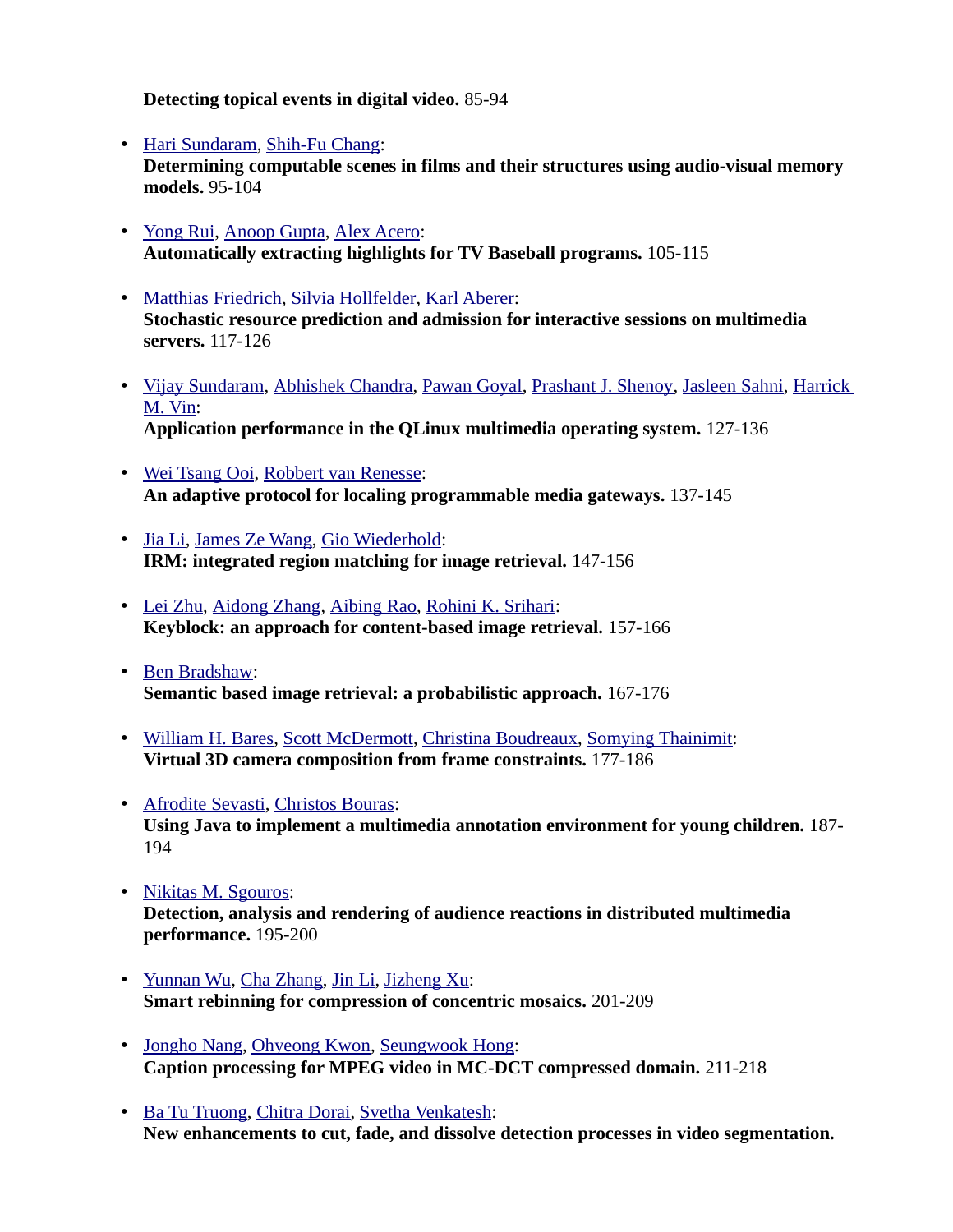219-227

- • [Yu-Kwong Kwok,](http://www.informatik.uni-trier.de/~ley/db/indices/a-tree/k/Kwok:Yu=Kwong.html) [Vincent K. N. Lau:](http://www.informatik.uni-trier.de/~ley/db/indices/a-tree/l/Lau:Vincent_K=_N=.html) **Efficient and robust multiple access control for wireless multimedia services.** 229-238
- • [Jae Chung,](http://www.informatik.uni-trier.de/~ley/db/indices/a-tree/c/Chung:Jae.html) [Mark Claypool:](http://www.informatik.uni-trier.de/~ley/db/indices/a-tree/c/Claypool:Mark.html) **Dynamic-CBT and ChIPS - router support for improved multimedia performance on the Internet.** 239-248
- • [Koichi Yano,](http://www.informatik.uni-trier.de/~ley/db/indices/a-tree/y/Yano:Koichi.html) [Steven McCanne:](http://www.informatik.uni-trier.de/~ley/db/indices/a-tree/m/McCanne:Steven.html) **A window-based congestion control for reliable multicast based on TCP dynamics.** 249-258
- • [Jürgen Vogel,](http://www.informatik.uni-trier.de/~ley/db/indices/a-tree/v/Vogel:J=uuml=rgen.html) [Martin Mauve,](http://www.informatik.uni-trier.de/~ley/db/indices/a-tree/m/Mauve:Martin.html) [Werner Geyer,](http://www.informatik.uni-trier.de/~ley/db/indices/a-tree/g/Geyer:Werner.html) [Volker Hilt,](http://www.informatik.uni-trier.de/~ley/db/indices/a-tree/h/Hilt:Volker.html) [Christoph Kuhmünch:](http://www.informatik.uni-trier.de/~ley/db/indices/a-tree/k/Kuhm=uuml=nch:Christoph.html) **A generic late-join service for distributed interactive media.** 259-267
- • [Anna Watson,](http://www.informatik.uni-trier.de/~ley/db/indices/a-tree/w/Watson:Anna.html) [Martina Angela Sasse:](http://www.informatik.uni-trier.de/~ley/db/indices/a-tree/s/Sasse:Martina_Angela.html) **The good, the bad, and the muffled: the impact of different degradations on Internet speech.** 269-276
- • [Laroussi Bouguila,](http://www.informatik.uni-trier.de/~ley/db/indices/a-tree/b/Bouguila:Laroussi.html) [Masahiro Ishii,](http://www.informatik.uni-trier.de/~ley/db/indices/a-tree/i/Ishii:Masahiro.html) [Makoto Sato:](http://www.informatik.uni-trier.de/~ley/db/indices/a-tree/s/Sato:Makoto.html) **Multi-modal haptic device for large-scale virtual environments.** 277-283
- • [Huitao Luo,](http://www.informatik.uni-trier.de/~ley/db/indices/a-tree/l/Luo:Huitao.html) [Alexandros Eleftheriadis:](http://www.informatik.uni-trier.de/~ley/db/indices/a-tree/e/Eleftheriadis:Alexandros.html) **On face detection in the compressed domain.** 285-294
- • [Lixin Fan,](http://www.informatik.uni-trier.de/~ley/db/indices/a-tree/f/Fan:Lixin.html) [Kah Kay Sung:](http://www.informatik.uni-trier.de/~ley/db/indices/a-tree/s/Sung:Kah_Kay.html) **Model-based varying pose face detection and facial feature registration in video images.**  295-302
- • [Changick Kim,](http://www.informatik.uni-trier.de/~ley/db/indices/a-tree/k/Kim:Changick.html) [Jenq-Neng Hwang:](http://www.informatik.uni-trier.de/~ley/db/indices/a-tree/h/Hwang:Jenq=Neng.html) **An integrated scheme for object-based video abstraction.** 303-311
- • [Y. Alp Aslandogan,](http://www.informatik.uni-trier.de/~ley/db/indices/a-tree/a/Aslandogan:Y=_Alp.html) [Clement T. Yu:](http://www.informatik.uni-trier.de/~ley/db/indices/a-tree/y/Yu:Clement_T=.html) **Evaluating strategies and systems for content based indexing of person images on the Web.** 313-321
- • [Thai-Lai Pham,](http://www.informatik.uni-trier.de/~ley/db/indices/a-tree/p/Pham:Thai=Lai.html) [Georg Schneider,](http://www.informatik.uni-trier.de/~ley/db/indices/a-tree/s/Schneider_0002:Georg.html) [Stuart Goose:](http://www.informatik.uni-trier.de/~ley/db/indices/a-tree/g/Goose:Stuart.html) **A situated computing framework for mobile and ubiquitous multimedia access using small screen and composite devices.** 323-331
- • [Naoko Kosugi,](http://www.informatik.uni-trier.de/~ley/db/indices/a-tree/k/Kosugi:Naoko.html) [Yuichi Nishihara,](http://www.informatik.uni-trier.de/~ley/db/indices/a-tree/n/Nishihara:Yuichi.html) [Tetsuo Sakata,](http://www.informatik.uni-trier.de/~ley/db/indices/a-tree/s/Sakata:Tetsuo.html) [Masashi Yamamuro,](http://www.informatik.uni-trier.de/~ley/db/indices/a-tree/y/Yamamuro:Masashi.html) [Kazuhiko Kushima:](http://www.informatik.uni-trier.de/~ley/db/indices/a-tree/k/Kushima:Kazuhiko.html) **A practical query-by-humming system for a large music database.** 333-342
- • [Edward A. Fox,](http://www.informatik.uni-trier.de/~ley/db/indices/a-tree/f/Fox:Edward_A=.html) [Wolfgang Effelsberg,](http://www.informatik.uni-trier.de/~ley/db/indices/a-tree/e/Effelsberg:Wolfgang.html) [Nicolas D. Georganas,](http://www.informatik.uni-trier.de/~ley/db/indices/a-tree/g/Georganas:Nicolas_D=.html) [Rachelle S. Heller,](http://www.informatik.uni-trier.de/~ley/db/indices/a-tree/h/Heller:Rachelle_S=.html) [Ralf](http://www.informatik.uni-trier.de/~ley/db/indices/a-tree/s/Steinmetz:Ralf.html)  [Steinmetz:](http://www.informatik.uni-trier.de/~ley/db/indices/a-tree/s/Steinmetz:Ralf.html) **Curricula and resources for courses about multimedia (panel session).** 343-345
- • [James M. Burger,](http://www.informatik.uni-trier.de/~ley/db/indices/a-tree/b/Burger:James_M=.html) [Christopher J. Cookson,](http://www.informatik.uni-trier.de/~ley/db/indices/a-tree/c/Cookson:Christopher_J=.html) [Darko Kirovski,](http://www.informatik.uni-trier.de/~ley/db/indices/a-tree/k/Kirovski:Darko.html) [David Paul Maher,](http://www.informatik.uni-trier.de/~ley/db/indices/a-tree/m/Maher:David_Paul.html) [Miodrag](http://www.informatik.uni-trier.de/~ley/db/indices/a-tree/p/Potkonjak:Miodrag.html)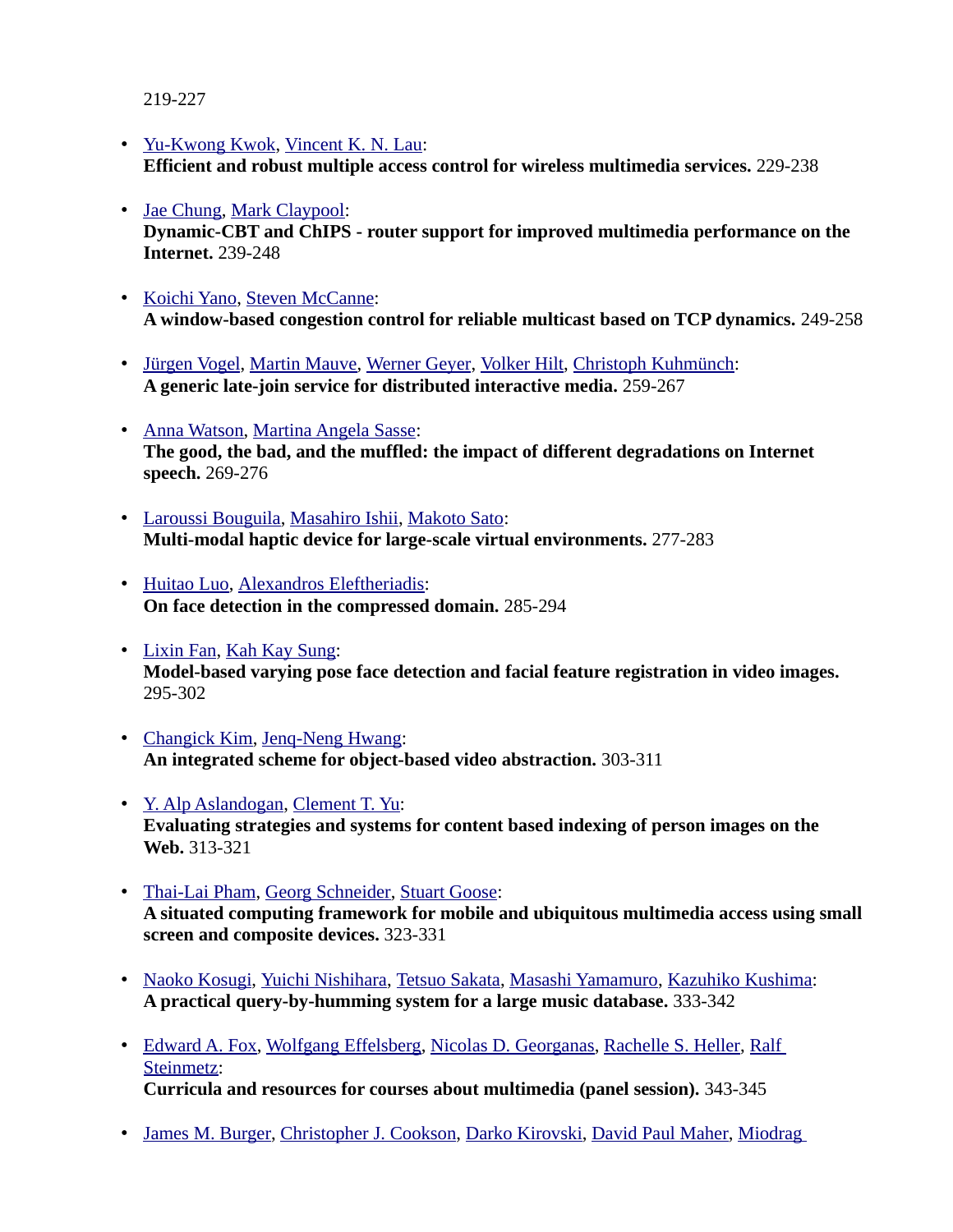## [Potkonjak,](http://www.informatik.uni-trier.de/~ley/db/indices/a-tree/p/Potkonjak:Miodrag.html) [Jeremy Welt:](http://www.informatik.uni-trier.de/~ley/db/indices/a-tree/w/Welt:Jeremy.html)

**Multimedia copyright enforcement on the Internet (panel session).** 347-349

- • [Brett Adams,](http://www.informatik.uni-trier.de/~ley/db/indices/a-tree/a/Adams:Brett.html) [Chitra Dorai,](http://www.informatik.uni-trier.de/~ley/db/indices/a-tree/d/Dorai:Chitra.html) [Svetha Venkatesh:](http://www.informatik.uni-trier.de/~ley/db/indices/a-tree/v/Venkatesh:Svetha.html) **Study of shot length and motion as contributing factors to movie tempo (poster session).**  353-355
- • [Masoud Alghoniemy,](http://www.informatik.uni-trier.de/~ley/db/indices/a-tree/a/Alghoniemy:Masoud.html) [Ahmed H. Tewfik:](http://www.informatik.uni-trier.de/~ley/db/indices/a-tree/t/Tewfik:Ahmed_H=.html) **User-defined music sequence retrieval.** 356-358
- • [Prithwish Basu,](http://www.informatik.uni-trier.de/~ley/db/indices/a-tree/b/Basu:Prithwish.html) [Thomas D. C. Little:](http://www.informatik.uni-trier.de/~ley/db/indices/a-tree/l/Little:Thomas_D=_C=.html) **Pricing considerations in video-on-demand systems (poster session).** 359-361
- • [Kyung-Sam Choi,](http://www.informatik.uni-trier.de/~ley/db/indices/a-tree/c/Choi:Kyung=Sam.html) [Chi-Hoon Lee,](http://www.informatik.uni-trier.de/~ley/db/indices/a-tree/l/Lee:Chi=Hoon.html) [Phill-Kyu Rhee:](http://www.informatik.uni-trier.de/~ley/db/indices/a-tree/r/Rhee:Phill=Kyu.html) **Document ontology based personalized filtering system (poster session).** 362-364
- • [Mark S. Drew,](http://www.informatik.uni-trier.de/~ley/db/indices/a-tree/d/Drew:Mark_S=.html) [James Au:](http://www.informatik.uni-trier.de/~ley/db/indices/a-tree/a/Au:James.html) **Video keyframe production by efficient clustering of compressed chromaticity signatures (poster session).** 365-367
- • [Sidney Fels,](http://www.informatik.uni-trier.de/~ley/db/indices/a-tree/f/Fels:Sidney.html) [Eric Lee,](http://www.informatik.uni-trier.de/~ley/db/indices/a-tree/l/Lee:Eric.html) [Kenji Mase:](http://www.informatik.uni-trier.de/~ley/db/indices/a-tree/m/Mase:Kenji.html) **Techniques for interactive video cubism (poster session).** 368-370
- • [Alexandre R. J. François,](http://www.informatik.uni-trier.de/~ley/db/indices/a-tree/f/Fran=ccedil=ois:Alexandre_R=_J=.html) [Gérard G. Medioni:](http://www.informatik.uni-trier.de/~ley/db/indices/a-tree/m/Medioni:G=eacute=rard_G=.html) **A modular middleware flow scheduling framework (poster session).** 371-374
- • [Michael Gleicher,](http://www.informatik.uni-trier.de/~ley/db/indices/a-tree/g/Gleicher:Michael.html) [James Masanz:](http://www.informatik.uni-trier.de/~ley/db/indices/a-tree/m/Masanz:James.html) **Towards virtual videography (poster session).** 375-378
- • [Sami J. Habib,](http://www.informatik.uni-trier.de/~ley/db/indices/a-tree/h/Habib:Sami_J=.html) [Alice C. Parker:](http://www.informatik.uni-trier.de/~ley/db/indices/a-tree/p/Parker:Alice_C=.html) **Computer-aided system integration for data-intensive multimedia applications (poster session).** 379-381
- • [Goffredo Haus,](http://www.informatik.uni-trier.de/~ley/db/indices/a-tree/h/Haus:Goffredo.html) [Emanuele Pollastri:](http://www.informatik.uni-trier.de/~ley/db/indices/a-tree/p/Pollastri:Emanuele.html) **A multimodal framework for music inputs (poster session).** 382-384
- • [Kien A. Hua,](http://www.informatik.uni-trier.de/~ley/db/indices/a-tree/h/Hua:Kien_A=.html) [Jung-Hwan Oh:](http://www.informatik.uni-trier.de/~ley/db/indices/a-tree/o/Oh:Jung=Hwan.html) **Detecting video shot boundaries up to 16 times faster (poster session).** 385-387
- • [Eu-Mi Ji,](http://www.informatik.uni-trier.de/~ley/db/indices/a-tree/j/Ji:Eu=Mi.html) [Ho-Sub Yoon,](http://www.informatik.uni-trier.de/~ley/db/indices/a-tree/y/Yoon:Ho=Sub.html) [Younglae J. Bae:](http://www.informatik.uni-trier.de/~ley/db/indices/a-tree/b/Bae:Younglae_J=.html) **Touring into the picture using hand shape recognition (poster session).** 388-390
- • [Sung-Bae Jun,](http://www.informatik.uni-trier.de/~ley/db/indices/a-tree/j/Jun:Sung=Bae.html) [Kyoungro Yoon,](http://www.informatik.uni-trier.de/~ley/db/indices/a-tree/y/Yoon:Kyoungro.html) [Hee-Youn Lee:](http://www.informatik.uni-trier.de/~ley/db/indices/a-tree/l/Lee:Hee=Youn.html) **Dissolve transition detection algorithm using spatio-temporal distribution of MPEG macro-block types (poster session).** 391-394
- • [K. S. Kim,](http://www.informatik.uni-trier.de/~ley/db/indices/a-tree/k/Kim:K=_S=.html) [P. K. Kim,](http://www.informatik.uni-trier.de/~ley/db/indices/a-tree/k/Kim:P=_K=.html) [J. J. Song,](http://www.informatik.uni-trier.de/~ley/db/indices/a-tree/s/Song:J=_J=.html) [Y. C. Park:](http://www.informatik.uni-trier.de/~ley/db/indices/a-tree/p/Park:Y=_C=.html) **Analyzing blood cell image to distinguish its abnormalities (poster session).** 395-397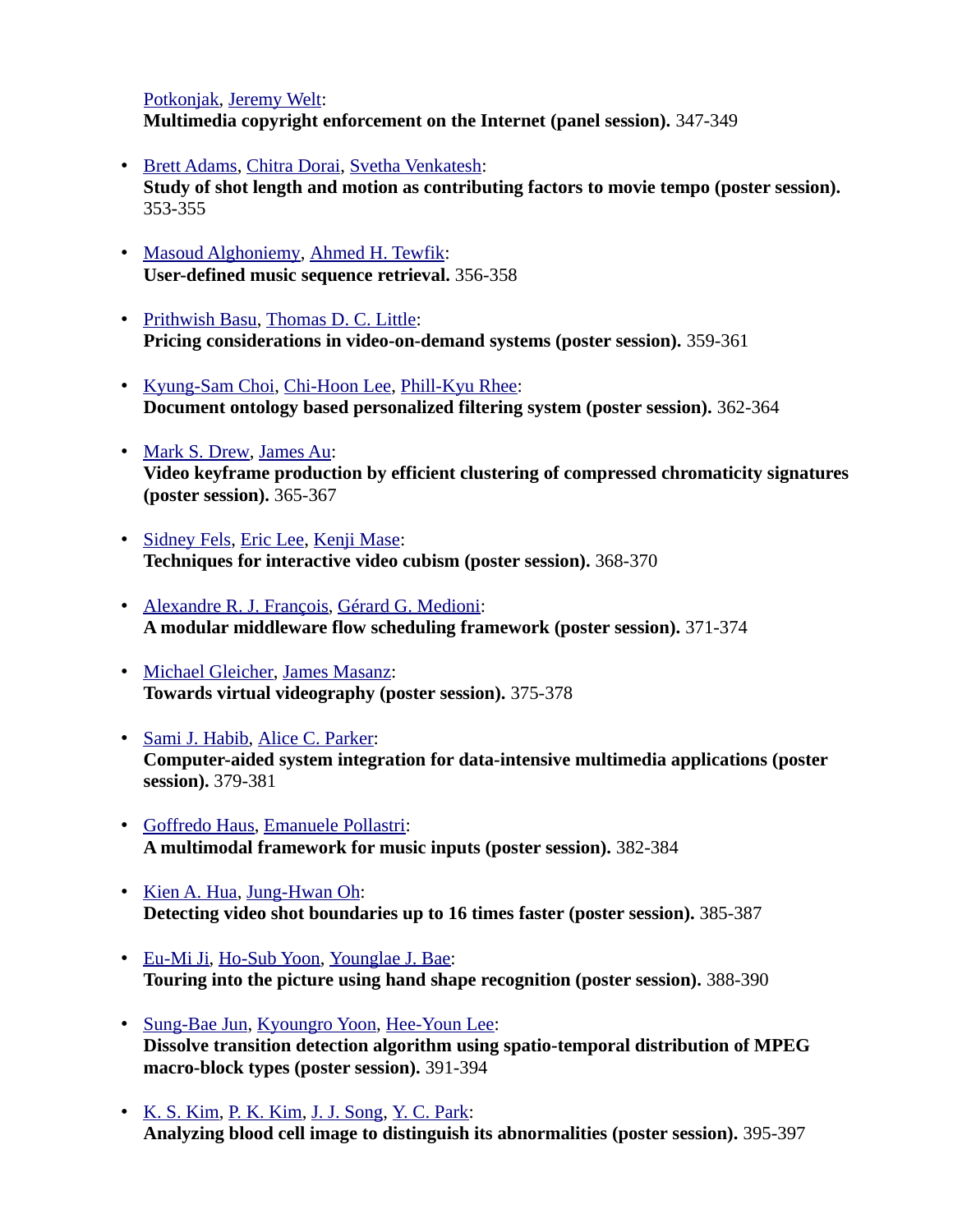- • [Kang-Won Lee,](http://www.informatik.uni-trier.de/~ley/db/indices/a-tree/l/Lee:Kang=Won.html) [Sungwon Ha,](http://www.informatik.uni-trier.de/~ley/db/indices/a-tree/h/Ha:Sungwon.html) [Jia-Ru Li,](http://www.informatik.uni-trier.de/~ley/db/indices/a-tree/l/Li:Jia=Ru.html) [Vaduvur Bharghavan:](http://www.informatik.uni-trier.de/~ley/db/indices/a-tree/b/Bharghavan:Vaduvur.html) **An application-level multicast architecture for multimedia communications (poster session).** 398-400
- • [Leonid Levkovich-Maslyuk,](http://www.informatik.uni-trier.de/~ley/db/indices/a-tree/l/Levkovich=Maslyuk:Leonid.html) [Pavel Kalyuzhny,](http://www.informatik.uni-trier.de/~ley/db/indices/a-tree/k/Kalyuzhny:Pavel.html) [Alexander Zhirkov:](http://www.informatik.uni-trier.de/~ley/db/indices/a-tree/z/Zhirkov:Alexander.html) **Texture compression with adaptive block partitions (poster session).** 401-403
- • [Sheng-Tun Li,](http://www.informatik.uni-trier.de/~ley/db/indices/a-tree/l/Li:Sheng=Tun.html) [Shu-Ching Chen,](http://www.informatik.uni-trier.de/~ley/db/indices/a-tree/c/Chen:Shu=Ching.html) [Mei-Ling Shyu:](http://www.informatik.uni-trier.de/~ley/db/indices/a-tree/s/Shyu:Mei=Ling.html) **A presentation semantic model for asynchronous distance learning paradigm (poster session).** 404-406
- • [Joo-Hwee Lim:](http://www.informatik.uni-trier.de/~ley/db/indices/a-tree/l/Lim:Joo=Hwee.html) **Explicit query formulation with visual keywords.** 407-412
- • [Ioana M. Martin:](http://www.informatik.uni-trier.de/~ley/db/indices/a-tree/m/Martin:Ioana_M=.html) **ARTE - an adpative rendering and transmission environment for 3D graphics.** 413-415
- • [Philip K. McKinley,](http://www.informatik.uni-trier.de/~ley/db/indices/a-tree/m/McKinley:Philip_K=.html) [Suraj Gaurav:](http://www.informatik.uni-trier.de/~ley/db/indices/a-tree/g/Gaurav:Suraj.html) **Experimental evaluation of forward error correction on multicast audio streams in wireless LANs.** 416-418
- • [Florian Mueller:](http://www.informatik.uni-trier.de/~ley/db/indices/a-tree/m/Mueller:Florian.html) **Mediacaptain - an interface for browsing streaming media.** 419-421
- • [Seung-Ho Park,](http://www.informatik.uni-trier.de/~ley/db/indices/a-tree/p/Park:Seung=Ho.html) [Si-Yong Park,](http://www.informatik.uni-trier.de/~ley/db/indices/a-tree/p/Park:Si=Yong.html) [Gwang Moon Kim,](http://www.informatik.uni-trier.de/~ley/db/indices/a-tree/k/Kim:Gwang_Moon.html) [Ki-Dong Chung:](http://www.informatik.uni-trier.de/~ley/db/indices/a-tree/c/Chung:Ki=Dong.html) **Design and implementation of the parallel multimedia file system based on message distribution.** 422-425
- • [Youngchoon Park:](http://www.informatik.uni-trier.de/~ley/db/indices/a-tree/p/Park:Youngchoon.html) **Efficient tools for power annotation of visual contents: a lexicographical approach.** 426- 428
- • [Chengyuan Peng,](http://www.informatik.uni-trier.de/~ley/db/indices/a-tree/p/Peng:Chengyuan.html) [Petri Vuorimaa:](http://www.informatik.uni-trier.de/~ley/db/indices/a-tree/v/Vuorimaa:Petri.html) **A digital television navigator.** 429-431
- • [Hichem Sahbi,](http://www.informatik.uni-trier.de/~ley/db/indices/a-tree/s/Sahbi:Hichem.html) [Nozha Boujemaa:](http://www.informatik.uni-trier.de/~ley/db/indices/a-tree/b/Boujemaa:Nozha.html) **From** *coarse to fine* **skin and face detection.** 432-434
- • [Paulo Nazareno Maia Sampaio,](http://www.informatik.uni-trier.de/~ley/db/indices/a-tree/s/Sampaio:Paulo_Nazareno_Maia.html) [Jean-Pierre Courtiat:](http://www.informatik.uni-trier.de/~ley/db/indices/a-tree/c/Courtiat:Jean=Pierre.html) **A formal approach for the presentation of interactive multimedia documents.** 435-438
- • [Kenji Suzuki,](http://www.informatik.uni-trier.de/~ley/db/indices/a-tree/s/Suzuki:Kenji.html) [Yuji Nishoji,](http://www.informatik.uni-trier.de/~ley/db/indices/a-tree/n/Nishoji:Yuji.html) [Jens Herder:](http://www.informatik.uni-trier.de/~ley/db/indices/a-tree/h/Herder:Jens.html) **Implementation of aural attributes for simulation of room effects in virtual environments.**  439-441
- • [Seiichi Takao,](http://www.informatik.uni-trier.de/~ley/db/indices/a-tree/t/Takao:Seiichi.html) [Jun Ogata,](http://www.informatik.uni-trier.de/~ley/db/indices/a-tree/o/Ogata:Jun.html) [Yasuo Ariki:](http://www.informatik.uni-trier.de/~ley/db/indices/a-tree/a/Ariki:Yasuo.html) **Topic segmentation of news speech using word similarity.** 442-444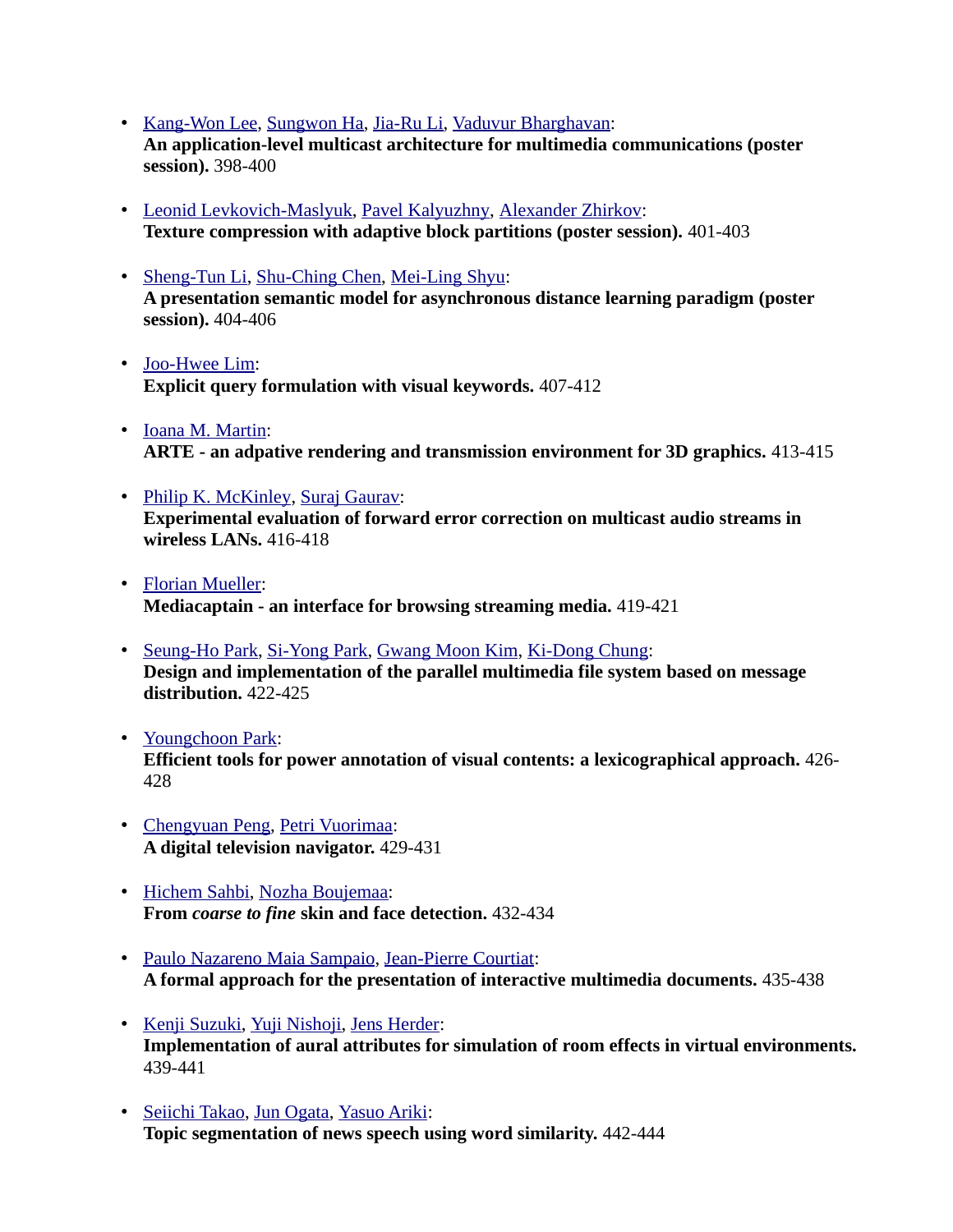- • [Robert Tansley,](http://www.informatik.uni-trier.de/~ley/db/indices/a-tree/t/Tansley:Robert.html) [Colin Bird,](http://www.informatik.uni-trier.de/~ley/db/indices/a-tree/b/Bird:Colin.html) [Wendy Hall,](http://www.informatik.uni-trier.de/~ley/db/indices/a-tree/h/Hall:Wendy.html) [Paul H. Lewis,](http://www.informatik.uni-trier.de/~ley/db/indices/a-tree/l/Lewis:Paul_H=.html) [Mark J. Weal:](http://www.informatik.uni-trier.de/~ley/db/indices/a-tree/w/Weal:Mark_J=.html) **Automating the linking of content and concept.** 445-447
- • [Roland Tusch,](http://www.informatik.uni-trier.de/~ley/db/indices/a-tree/t/Tusch:Roland.html) [Harald Kosch,](http://www.informatik.uni-trier.de/~ley/db/indices/a-tree/k/Kosch:Harald.html) [László Böszörményi:](http://www.informatik.uni-trier.de/~ley/db/indices/a-tree/b/B=ouml=sz=ouml=rm=eacute=nyi:L=aacute=szl=oacute=.html) *VIDEX***: an integrated generic video indexing approach.** 448-451
- • [Dimitrios Voutsas,](http://www.informatik.uni-trier.de/~ley/db/indices/a-tree/v/Voutsas:Dimitrios.html) [Christine Halverson:](http://www.informatik.uni-trier.de/~ley/db/indices/a-tree/h/Halverson:Christine.html) **SURFing the home with your TV.** 452-455
- • [James Zijun Wang,](http://www.informatik.uni-trier.de/~ley/db/indices/a-tree/w/Wang:James_Zijun.html) [Ratan K. Guha:](http://www.informatik.uni-trier.de/~ley/db/indices/a-tree/g/Guha:Ratan_K=.html) **Data allocation algorithms for distributed video servers.** 456-458
- • [Roy Wang,](http://www.informatik.uni-trier.de/~ley/db/indices/a-tree/w/Wang:Roy.html) [Qiang Cheng,](http://www.informatik.uni-trier.de/~ley/db/indices/a-tree/c/Cheng:Qiang.html) [Thomas S. Huang:](http://www.informatik.uni-trier.de/~ley/db/indices/a-tree/h/Huang:Thomas_S=.html) **Identify Regions of Interest(ROI) for video watermark embedment with Principle Component Analysis.** 459-461
- • [Youjip Won,](http://www.informatik.uni-trier.de/~ley/db/indices/a-tree/w/Won:Youjip.html) [Yeonseung Ryu:](http://www.informatik.uni-trier.de/~ley/db/indices/a-tree/r/Ryu:Yeonseung.html) **Handling sporadic tasks in multimedia file system.** 462-464
- • [Yi Wu,](http://www.informatik.uni-trier.de/~ley/db/indices/a-tree/w/Wu:Yi.html) [Yueting Zhuang,](http://www.informatik.uni-trier.de/~ley/db/indices/a-tree/z/Zhuang:Yueting.html) [Yunhe Pan:](http://www.informatik.uni-trier.de/~ley/db/indices/a-tree/p/Pan:Yunhe.html) **Content-based video similarity model.** 465-467
- • [Jean-Luc Dugelay,](http://www.informatik.uni-trier.de/~ley/db/indices/a-tree/d/Dugelay:Jean=Luc.html) [Christian Rey:](http://www.informatik.uni-trier.de/~ley/db/indices/a-tree/r/Rey:Christian.html) **Image watermaking for owner and content authentication.** 471-472
- • [Jae Chung,](http://www.informatik.uni-trier.de/~ley/db/indices/a-tree/c/Chung:Jae.html) [Mark Claypool:](http://www.informatik.uni-trier.de/~ley/db/indices/a-tree/c/Claypool:Mark.html) **Demonstration of dynamic class-based router queue management.** 473-474
- • [Zicheng Liu,](http://www.informatik.uni-trier.de/~ley/db/indices/a-tree/l/Liu:Zicheng.html) [Zhengyou Zhang,](http://www.informatik.uni-trier.de/~ley/db/indices/a-tree/z/Zhang:Zhengyou.html) [Chuck Jacobs,](http://www.informatik.uni-trier.de/~ley/db/indices/a-tree/j/Jacobs:Chuck.html) [Michael F. Cohen:](http://www.informatik.uni-trier.de/~ley/db/indices/a-tree/c/Cohen:Michael_F=.html) **Rapid modeling of animated faces from video images.** 475-476
- • [HongJiang Zhang,](http://www.informatik.uni-trier.de/~ley/db/indices/a-tree/z/Zhang:HongJiang.html) [Liu Wenyin,](http://www.informatik.uni-trier.de/~ley/db/indices/a-tree/w/Wenyin:Liu.html) [Chunhui Hu:](http://www.informatik.uni-trier.de/~ley/db/indices/a-tree/h/Hu:Chunhui.html) **\*\*\****Find* **- a system for semantics and feature based image retrieval over Internet.** 477-478
- • [Y. Alp Aslandogan,](http://www.informatik.uni-trier.de/~ley/db/indices/a-tree/a/Aslandogan:Y=_Alp.html) [Clement T. Yu:](http://www.informatik.uni-trier.de/~ley/db/indices/a-tree/y/Yu:Clement_T=.html) **Diogenes: a web search agent for person images.** 481-482
- • [James Ze Wang:](http://www.informatik.uni-trier.de/~ley/db/indices/a-tree/w/Wang:James_Ze.html) **SIMPLIcity: a region-based retrieval system for picture libraries and biomedical image databases.** 483-484
- • [Florian Mueller:](http://www.informatik.uni-trier.de/~ley/db/indices/a-tree/m/Mueller:Florian.html) **mediacaptain - a demo.** 485-486
- • [Jonathan Foote,](http://www.informatik.uni-trier.de/~ley/db/indices/a-tree/f/Foote:Jonathan.html) [Don Kimber:](http://www.informatik.uni-trier.de/~ley/db/indices/a-tree/k/Kimber:Don.html) **FlyCam: practical panoramic video.** 487-488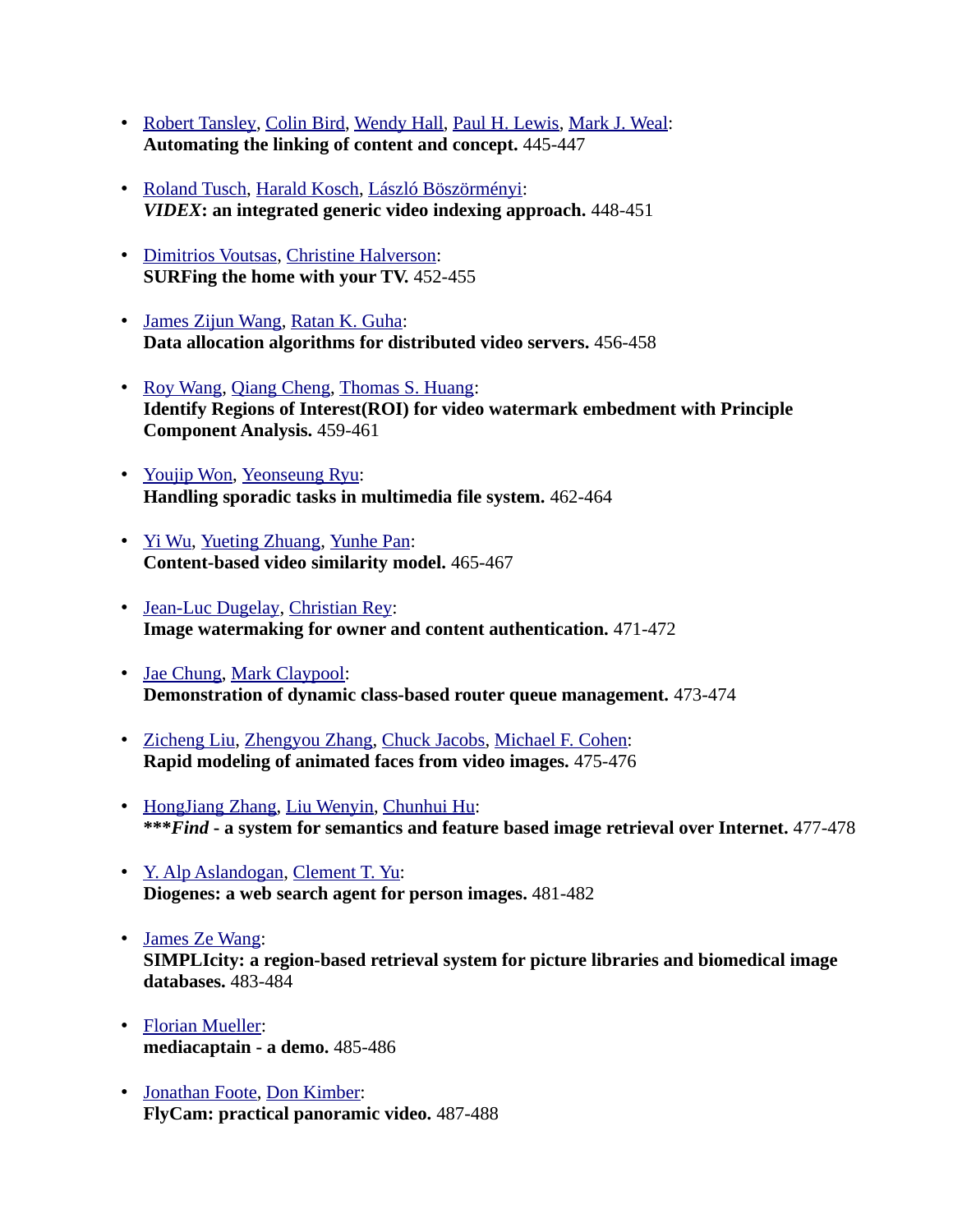- • [Alok Govil,](http://www.informatik.uni-trier.de/~ley/db/indices/a-tree/g/Govil:Alok.html) [Suya You,](http://www.informatik.uni-trier.de/~ley/db/indices/a-tree/y/You:Suya.html) [Ulrich Neumann:](http://www.informatik.uni-trier.de/~ley/db/indices/a-tree/n/Neumann:Ulrich.html) **A video-based augmented reality golf simulator.** 489-490
- • [Heng Tao Shen,](http://www.informatik.uni-trier.de/~ley/db/indices/a-tree/s/Shen:Heng_Tao.html) [Beng Chin Ooi,](http://www.informatik.uni-trier.de/~ley/db/indices/a-tree/o/Ooi:Beng_Chin.html) [Kian-Lee Tan:](http://www.informatik.uni-trier.de/~ley/db/indices/a-tree/t/Tan:Kian=Lee.html) **Finding semantically related images in the WWW.** 491-492
- • [Ulrich Neumann,](http://www.informatik.uni-trier.de/~ley/db/indices/a-tree/n/Neumann:Ulrich.html) [Thomas Pintaric,](http://www.informatik.uni-trier.de/~ley/db/indices/a-tree/p/Pintaric:Thomas.html) [Albert A. Rizzo:](http://www.informatik.uni-trier.de/~ley/db/indices/a-tree/r/Rizzo:Albert_A=.html) **Immersive panoramic video.** 493-494
- • [Alexander Bachlechner,](http://www.informatik.uni-trier.de/~ley/db/indices/a-tree/b/Bachlechner:Alexander.html) [László Böszörményi,](http://www.informatik.uni-trier.de/~ley/db/indices/a-tree/b/B=ouml=sz=ouml=rm=eacute=nyi:L=aacute=szl=oacute=.html) [Bernhard Dörflinger,](http://www.informatik.uni-trier.de/~ley/db/indices/a-tree/d/D=ouml=rflinger:Bernhard.html) [Christian Hofbauer,](http://www.informatik.uni-trier.de/~ley/db/indices/a-tree/h/Hofbauer:Christian.html) [Harald](http://www.informatik.uni-trier.de/~ley/db/indices/a-tree/k/Kosch:Harald.html)  [Kosch,](http://www.informatik.uni-trier.de/~ley/db/indices/a-tree/k/Kosch:Harald.html) [Carmen Riedler,](http://www.informatik.uni-trier.de/~ley/db/indices/a-tree/r/Riedler:Carmen.html) [Roland Tusch:](http://www.informatik.uni-trier.de/~ley/db/indices/a-tree/t/Tusch:Roland.html) **The SMOOTH video DB - demonstration of an integrated generic indexing approach.** 495- 496
- • [Riad I. Hammoud,](http://www.informatik.uni-trier.de/~ley/db/indices/a-tree/h/Hammoud:Riad_I=.html) [Roger Mohr:](http://www.informatik.uni-trier.de/~ley/db/indices/a-tree/m/Mohr:Roger.html) **Interactive tools for constructing and browsing structures for movie films.** 497-498
- • [Nevenka Dimitrova,](http://www.informatik.uni-trier.de/~ley/db/indices/a-tree/d/Dimitrova:Nevenka.html) [Lalitha Agnihotri,](http://www.informatik.uni-trier.de/~ley/db/indices/a-tree/a/Agnihotri:Lalitha.html) [Radu S. Jasinschi,](http://www.informatik.uni-trier.de/~ley/db/indices/a-tree/j/Jasinschi:Radu_S=.html) [John Zimmerman,](http://www.informatik.uni-trier.de/~ley/db/indices/a-tree/z/Zimmerman:John.html) [George](http://www.informatik.uni-trier.de/~ley/db/indices/a-tree/m/Marmaropoulos:George.html)  [Marmaropoulos,](http://www.informatik.uni-trier.de/~ley/db/indices/a-tree/m/Marmaropoulos:George.html) [Thomas McGee,](http://www.informatik.uni-trier.de/~ley/db/indices/a-tree/m/McGee:Thomas.html) [Serhan Dagtas:](http://www.informatik.uni-trier.de/~ley/db/indices/a-tree/d/Dagtas:Serhan.html) **Video scouting demonstration: smart content selection and recording.** 499-500
- • [Jin Li,](http://www.informatik.uni-trier.de/~ley/db/indices/a-tree/l/Li:Jin.html) [Hong-Hui Sun:](http://www.informatik.uni-trier.de/~ley/db/indices/a-tree/s/Sun:Hong=Hui.html) **A virtual media (Vmedia) JPEG 2000 interactive image browser.** 501-502
- • [Serhan Dagtas,](http://www.informatik.uni-trier.de/~ley/db/indices/a-tree/d/Dagtas:Serhan.html) [Thomas McGee,](http://www.informatik.uni-trier.de/~ley/db/indices/a-tree/m/McGee:Thomas.html) [Mohamed Abdel-Mottaleb:](http://www.informatik.uni-trier.de/~ley/db/indices/a-tree/a/Abdel=Mottaleb:Mohamed.html) **SmartWatch: an automated video event finder.** 503
- • [Youngchoon Park,](http://www.informatik.uni-trier.de/~ley/db/indices/a-tree/p/Park:Youngchoon.html) [Antonio Pizzarello:](http://www.informatik.uni-trier.de/~ley/db/indices/a-tree/p/Pizzarello:Antonio.html) **MP7TV: a system for content-based querying and retrieval of digital video.** 505-506
- • [Andrea Prati:](http://www.informatik.uni-trier.de/~ley/db/indices/a-tree/p/Prati:Andrea.html) **Exploring multimedia applications locality to improve cache performance.** 509-510
- • [James Ze Wang:](http://www.informatik.uni-trier.de/~ley/db/indices/a-tree/w/Wang:James_Ze.html) **Region-based retrieval of biomedical images.** 511-512
- • [Horst Eidenberger:](http://www.informatik.uni-trier.de/~ley/db/indices/a-tree/e/Eidenberger:Horst.html) **Query model-based content-based image retrieval (abstract): similarity definition, application and automation.** 513-514
- • [Binjia Jiao:](http://www.informatik.uni-trier.de/~ley/db/indices/a-tree/j/Jiao:Binjia.html) **Multimedia presentation database system.** 515-516
- • [Tony Manninen:](http://www.informatik.uni-trier.de/~ley/db/indices/a-tree/m/Manninen:Tony.html) **Rich interaction in networked virtual environments.** 517-518